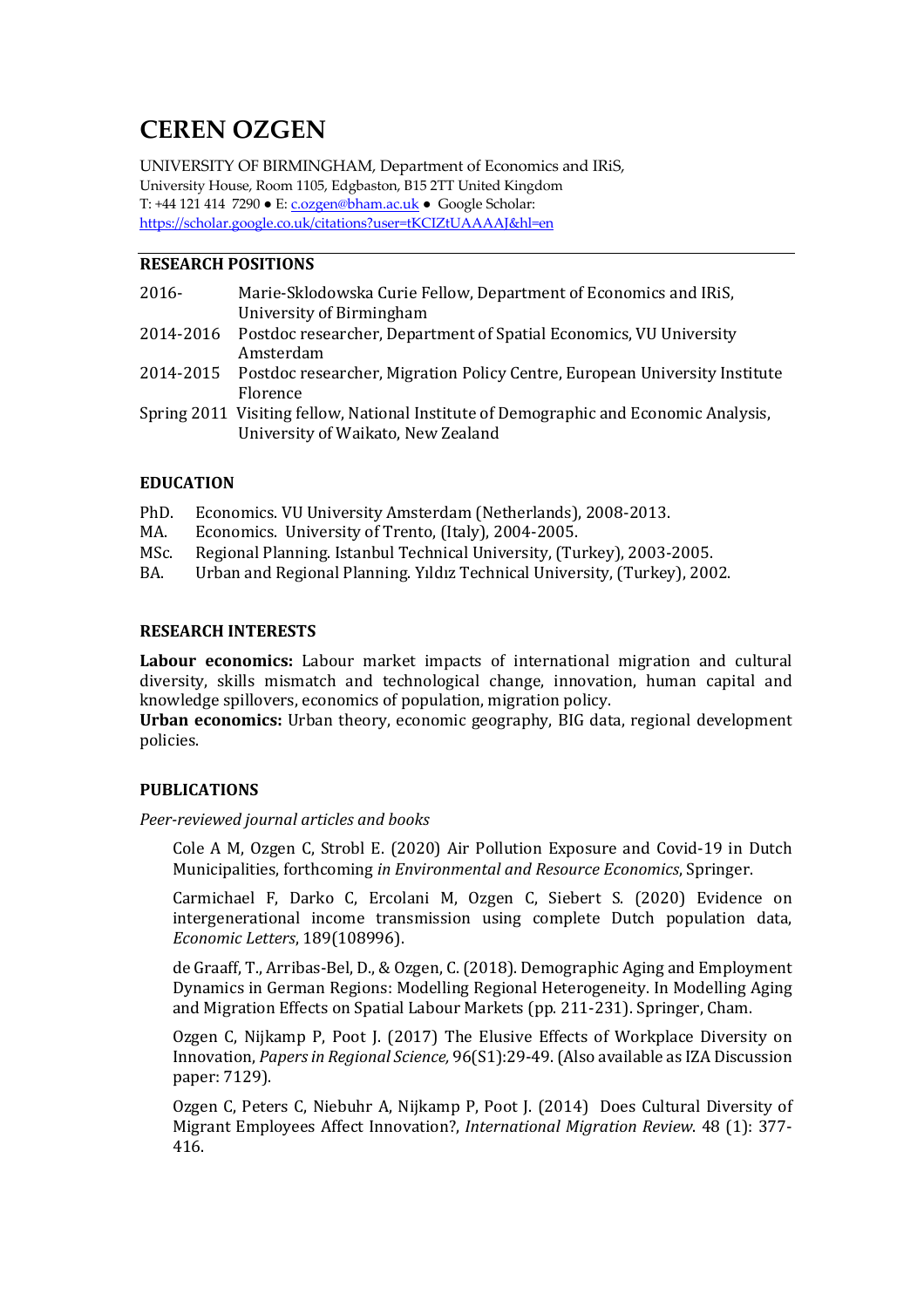Ozgen C, Nijkamp P, Poot J. (2013). The Impact of Cultural Diversity on Firm Innovation: Evidence from Dutch micro-data. *IZA Journal of Migration*, 2:18 (In top 10 all times most viewed articles of IZA Journal of Migration with 4499 accesses).

Ozgen C, Nijkamp P, Poot J. (2012). Immigration and Innovation in European Regions. In *Migration Impact Assessment: New Horizons*. Nijkamp P, Poot P, Sahin M eds., Edward Elgar (Covered in The Wall Street Journal).

Ozgen C, Nijkamp P, Poot J. (2010). The Effect of Migration on Income Growth and Convergence: Meta-Analytic Evidence, *Papers in Regional Science*, 89: 537–561.

Erkut G, Baypinar MB, Ozgen C, Gönül D. (2008) Batı Marmara Bölgesi'nde Stratejik Kalkınma ve Sınırötesi İşbirliği, *ITU Journal/a*, 7(2), 114-127 (Strategic Development and Cross-border Cooperation in the Western Marmara Region).

*Discussion Papers and Submissions*

Koster H, Ozgen, C. (2020) Cities and Tasks, (*Submitted*).

Elliott R, Kuai W, Madison D, Ozgen C.  $(2020)$  Do eco-innovators hire more green workers? A task-based analysis, (*Submitted*).

Liu-Farrer G, Green A, Ozgen C, Cole M. (2020) Labour shortages in the UK and Japan: why neither relying upon immigrants nor training local workers is working, (*Submitted*).

Ozgen C. (2019) A Synthesis of the Economic Impacts of Cultural Diversity: Innovation, Productivity, and the Labour Market *(R&R)*.

de Graaff T, Ozgen C, Roth D. (2019) Varying Youth Cohort Effects on Regional Labour Market Outcomes in Germany IZA Discussion paper: 11932. (*Submitted*).

de Graaff T, Arribas-Bel D, Ozgen C. (2017) Demographic Aging and Employment Dynamics in German Regions: Modelling Regional Heterogeneity. IZA Discussion paper: 10734.

Ozgen C, de Graaff T. (2013) Sorting out the Impact of Cultural Diversity on Innovative Firms: An empirical analysis of Dutch micro-data. Norface Migration Discussion paper: 2013-12. 

Ozgen C, van Eijndhoven E, Nijkamp P, Poot J. (2011) Data Manual for Immigration and Innovation in European Regions. Norface Migration Discussion papers Supplementary Material.

*Work in progress*

Ozgen C, van Ommeren J. Previous Firm Size and Earnings Growth Forthcoming as IZA DP.

Ozgen C. Education surplus, skills mismatch and technological change.

#### **RESEARCH IMPACT**

*Keynotes, Research councils and Advisory committees*

- Invited speaker for **Battle of Ideas 2019**, "Migration and Depopulation in Twenty-First-Century Europe" Session, Birmingham.
- Invited speaker for Keynote Session at 11<sup>th</sup> **IMISCOE** Conference, Immigration, Social Cohesion & Social Innovation, Madrid 2014.
- A framework study *Economic Impacts of Diversity: Innovation, Productivity, Welfare*, conducted in collaboration with **OECD**-International Migration Division, 2019.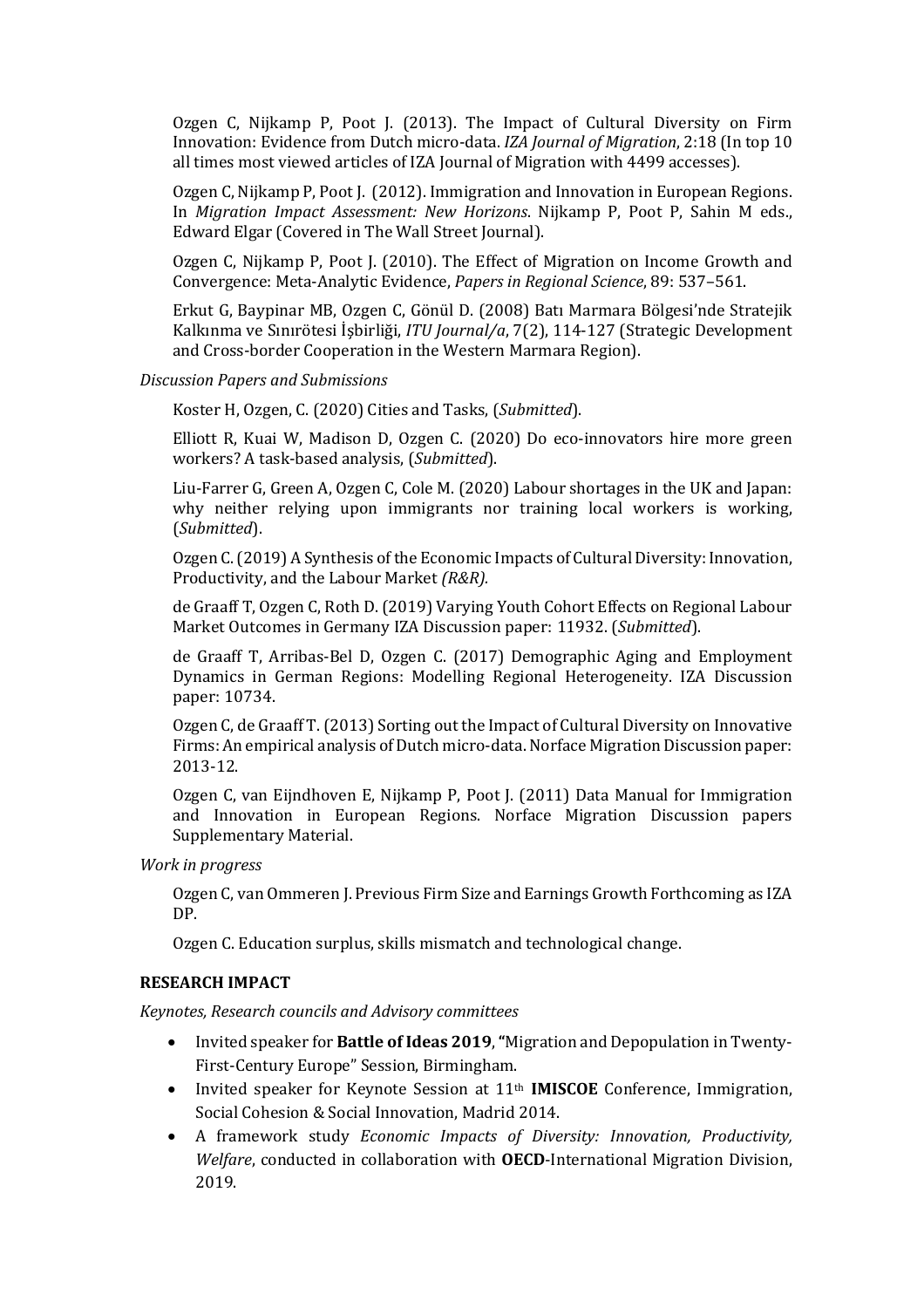- External reviewer for **Luxembourg National Research Fund** (FNR), doctoral funding scheme PRIDE 2019.
- **External reviewer for annual BSF competition for research grants, United States-Israel Binational Science Foundation, 2018.**
- External reviewer for **Singapore Ministry of Education** Social Science Research Thematic Grants, 2017.
- External reviewer for Social Sciences and Humanities Section, **Research Council** of Canada for Insight Grants, 2014.
- Advisory group member and External reviewer for **Council of Europe**, Directorate of Democratic Governance, Culture and Diversity, 2014.

# *Policy and Press Coverage*

- "Immigration and Firm Innovation in Western-Europe: Understanding the Channels of Influence", Migration Policy Centre, **European University Institute**, Florence. Policy Brief, No. 2015/01.
- Contributed to "Meer innovatie door buitenlanders?! (More innovation by foreigners?!)", Report by Dr. Y.M. Prince, released by **Panteia** Netherlands (an organization for policy research & consultancy) in 2012.
- Evidence Briefing on *Immigration and innovation in European regions* prepared for the UK's **ESRC** to be presented to the Department for Business, Innovation and Skills, 2011.
- Research covered in The Wall Street Journal Blogs (Real Time Economics) titled "McDonald's Economics", May 12th, 2011
- Research report on "Migration Impact Assessment: An Overview, Tentative Findings and a Framework", Commissioned by FORUM (Utrecht), 2009, (together with Peter Nijkamp, Tüzin Baycan-Levent, Masood Gheasi, Simonetta Longhi, Enno Masurel, Jacques Poot, Mediha Sahin).

# **GRANTS**

- *Economic Impacts of Diversity: Innovation, Productivity, Welfare*, conducted in collaboration with **OECD**-International Migration Division, €5 500 (2019).
- *Education Surplus and Skills Mismatch in Urban Areas*, **Quality Outputs Support Scheme Grant**, University of Birmingham, €7 800 (2017).
- Making Sense of Education and Skills in a World of Super-Mobility. Marie-**Sklodowska-Curie** Individual Fellowship, European Commission, €200 000 (2016).
- *A Scheme To Attract Non-EU Resident Highly Skilled Entrepreneurial Innovators,* **General Directorate of Enterprise and Industry - European Commission** in cooperation with International Centre for Migration Policy Development (Vienna) and Ecorys (Rotterdam), €265 000 (2015).
- *Huygens Scholarship* Program Study Grant, by the **Dutch Ministry for Education**, **Culture and Science**, €20 000, (2008).
- *International Research Fellowship* Program Grant, by **The Scientific and**  Technological Research Council of Turkey (TUBITAK), €16 800, (2008).
- *SUN Scholarship*, by the **Open Society Institute and Local Government Initiative (LGI)** for Budapest Central European University 'Strategic Approaches to Urban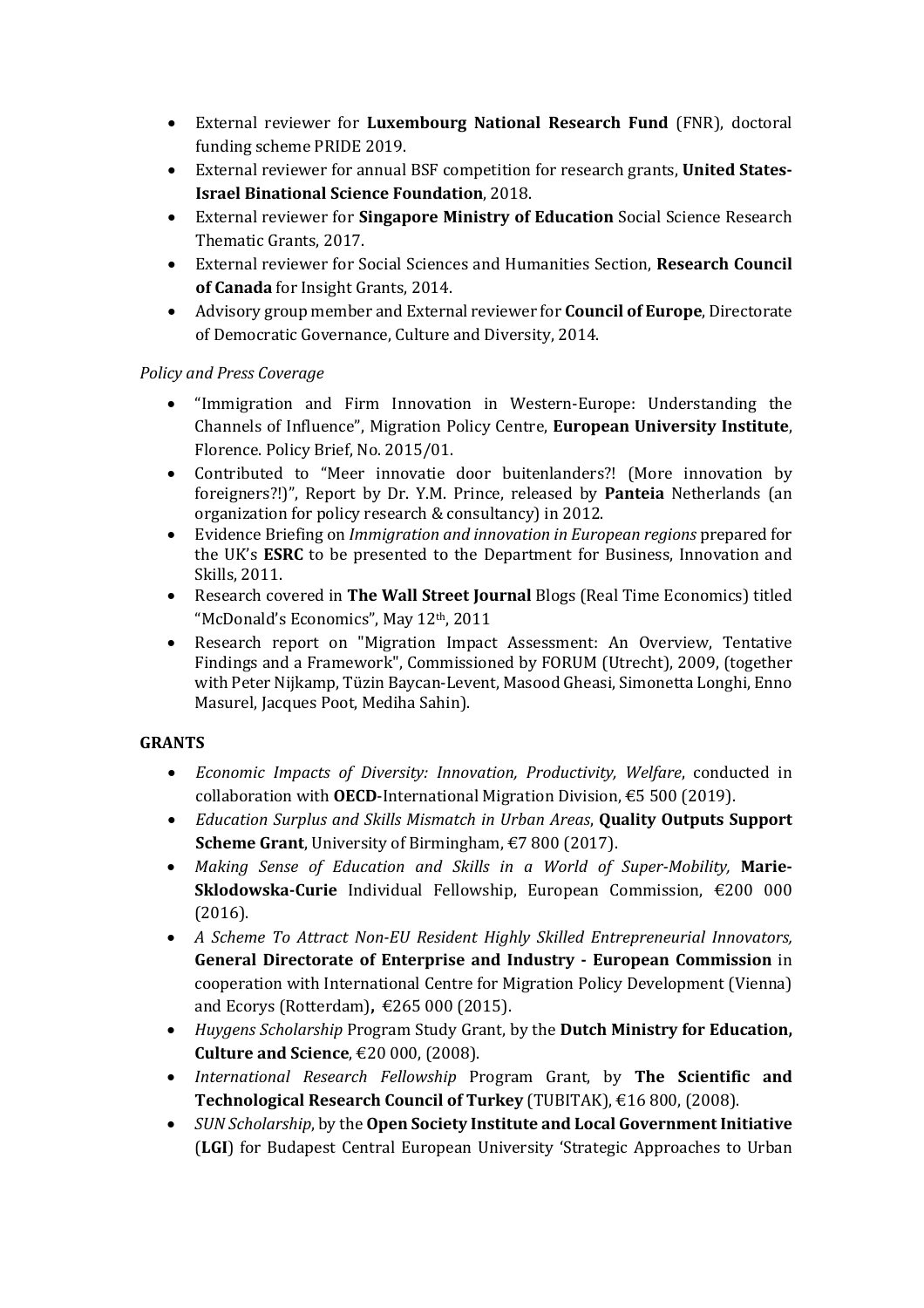Challenges' Program Participation, Full scholarship for tuition and travel expenses (2005).

• **Istanbul Technical University** *Research Grant* for Master for Local Development for the Balkans Program, Trento,  $£15000$ , (2004).

# **REFEREE EXPERIENCE**

• European Economic Review, Journal of Population Economics, Journal of Economic Geography, Research Policy, Journal of Regional Science, Economic Geography, Regional Studies, Papers in Regional Science, International Migration Review, Journal of Immigrant and Refugee Studies, The Review of Income and Wealth, Environment and Planning A, Empirica, Journal of Economic and Social Geography (Tijdschrift voor Economische en Sociale Geografie), Book reviews for Routledge.

# **PROFESSIONAL AFFILIATIONS**

• IZA Research Fellow, European Association of Labour Economists, Global Labour Organisation Fellow (GLO), Tinbergen Institute Alumni, Urban Economics Association, Member of European Regional Science Association (Dutch section).

# **CONFERENCES and TALKS (Selected)**

- 8th IZA Workshop on Environment, Health and Labor Markets, 2020.
- 10th European Meeting of the Urban Economics Association, London, 2020.
- Royal Economic Society Annual Conference, Belfast, 2020.
- The International Conference on T.A.S.K.S. V Robotics, Artificial Intelligence and the Future of Work, Bonn, 7-8 February 2019.
- Workshop on Dynamics of Skills Supply and Demand, ROA & University of Maastricht, Netherlands, 2018.
- 30<sup>th</sup> European Association for Labour Economists, Lyon, France, 2018.
- 29<sup>th</sup> European Association for Labour Economists, St Gallen, Switzerland, 2017.
- Lunch Seminar Series, Department of Geography and Planning, University of Liverpool, February 2017, *(invited)*.
- GVC/City REDI Institute Seminar Series, Birmingham Business School, March 2017, (*invited*).
- Stockholm School of Economics (SSE)/Baltic International Centre for Economic Policy Studies (BICEPS) Seminar, November 2016, (invited).
- 55<sup>st</sup> European Regional Science Association Conference, August 2016, Vienna.
- 5th Annual Conference on Immigration in OECD Countries by CEPII & OECD, Paris 2015 (*invited*).
- 11<sup>th</sup> IMISCOE Conference, Immigration, Social Cohesion & Social Innovation, Madrid 2014 (*invited*).
- 54<sup>st</sup> European Regional Science Association Conference, August 2014, St.Petersburg.
- 3<sup>rd</sup> NORFACE Migration Conference, Mannheim 2012.
- Regional and Urban Growth: Creative Minds and Commercial Spirits, May 2012, Tinbergen Institute and VU University, Amsterdam (*invited*).
- 51st European Regional Science Association Conference, August 2011, Barcelona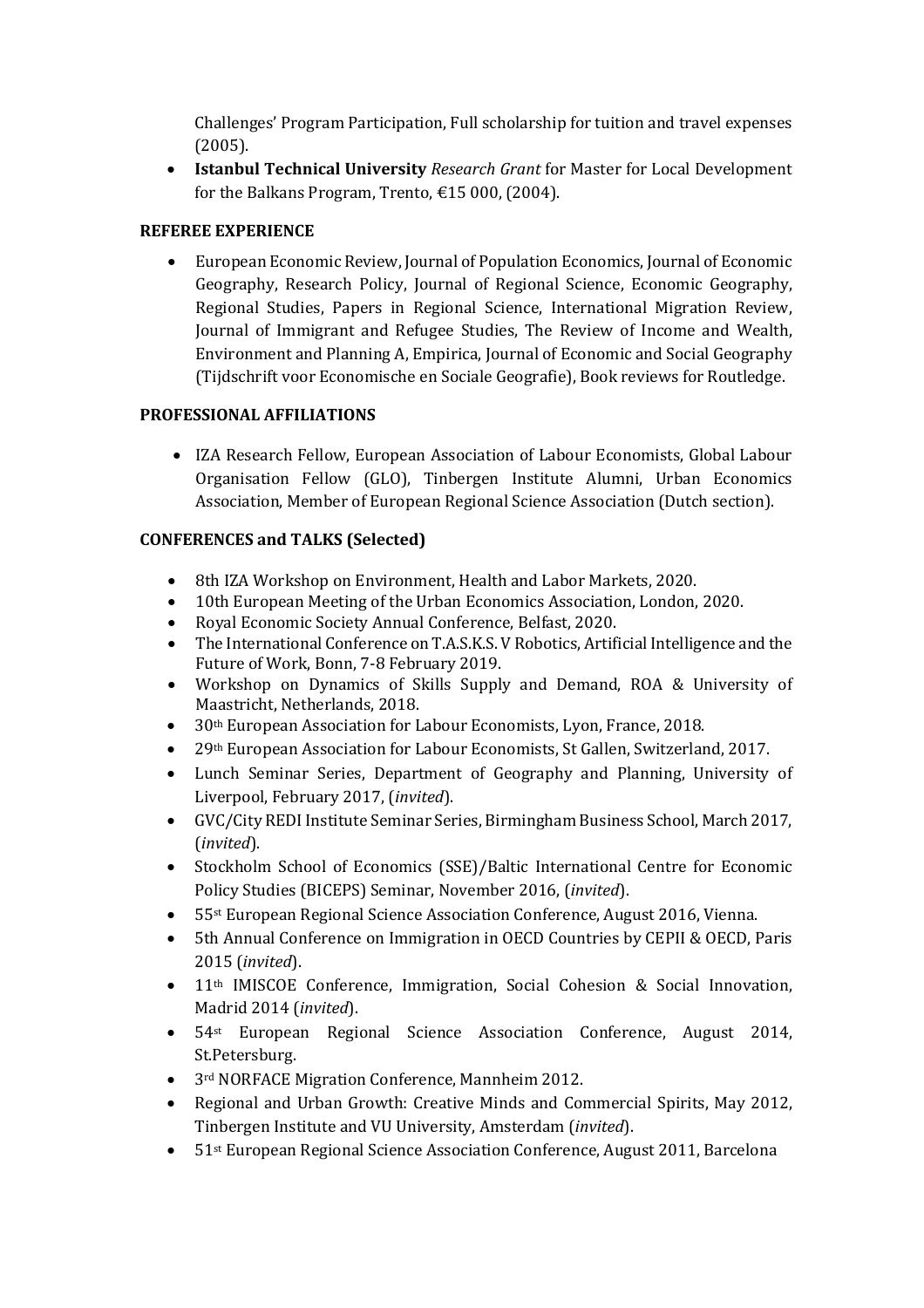- 4<sup>th</sup> Summer School in Public Economics: Immigration and Public Policy by IEB, July 2011, Barcelona (*Taught by George Borjas and Leah Platt Boustan*).
- International Workshop on Migration Impact Analysis: New Horizons KNAW Meeting, March 2010, VU University, Amsterdam (invited).
- $50<sup>th</sup>$  European Regional Science Association Conference, August 2010, Jonkoping
- Modelling Innovation, Entrepreneurship and Regional Development, May 2010, Tinbergen Institute and VU University, Amsterdam.
- Summer School on International and Development Economics: Spatial and temporal patterns in international migration, September 2010 by Centro Studi Luca D'Agliano, Italy (*Taught by Christian Dutsmann and Jacob Vigdor*).
- 56<sup>th</sup> North American Regional Science Conference, November 2009, San Francisco.
- Summer School on Outsourcing and Migration September 2009 by Centro Studi Luca D'Agliano, Italy (*Taught by Giovanni Peri and James Rauch*).
- 55<sup>th</sup> North American Regional Science Conference, November 2008, New York.
- 49th European Regional Science Association Conference, August 2009, Lodz, Poland.

### *Special Sessions Organizations*

- Organization of Special Session on *Regional Impacts of International Migration*, April 25-28, 2016, at Regional Science Association International, Istanbul/Turkey (together with Thomas de Graaff, Jacques Poot and Andres Rodriguez-Pose).
- Organization of Special Session on *Cultural Diversity, Skills and Productivity: The* Labour Market Impacts of Immigrants, 30th August - 3rd September 2011, at European Regional Science Association Conference, Barcelona/Spain (together with Thomas de Graaff and Annette Haas).
- Organization of Special Session on *Migration and Regional Development*, 19-23 August 2010, at European Regional Science Association Conference, Jonkoping/Sweden, (together with Peter Nijkamp and Jacques Poot).

## **INTERNATIONAL RESEARCH EXPERIENCE (Selected)**

Researcher, Population Ageing and Regional Labour Market Development project, funded by IAB, Germany (The Institute for Employment Research), (2014-2017).

Researcher, *Migrant Diversity and Regional Disparity in Europe* project, funded by **NORFACE Research Program on Migration,** (2009-2013).

Visiting Fellow, research on Innovation Impacts of Immigration and Diversity, National Institute of Demographic and Economic Analysis, University of Waikato, New Zealand (Spring 2011).

Invited Expert for *Intercultural Cities* project. **Council of Europe, Directorate of Democratic Governance, Culture and Diversity (May-October 2011).** 

Researcher, The Urban Growth Management Initiative Survey: *Secure Tenure in Cities* with Irregular Settlements project, (with the grant of U.K. Department for International Development), New York University & Williams College (2006).